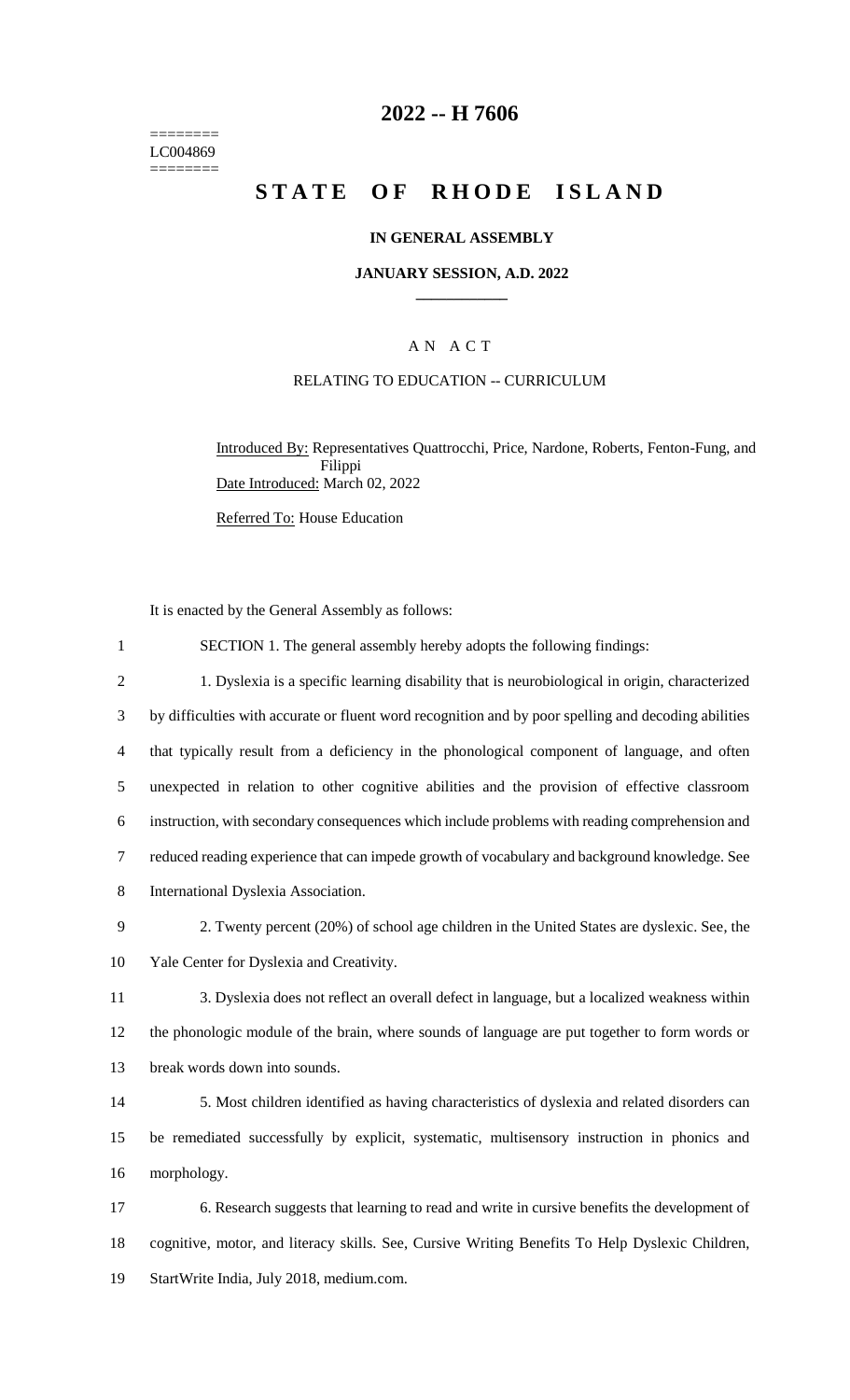- 7. The instruction in cursive handwriting has been associated with improved academic outcomes for students with learning disabilities such as dyslexia. See, Why Bother With Cursive, Diana Hanbury King, 2015, dyslexiaida.org; Cursive Handwriting Helps Students Overcome Dyslexia, 2016, newroom.domtar.com. 8. When intervention is delayed, it takes four (4) times as long to intervene in fourth grade as it does in late kindergarten because of brain development and because of the increase in content for students to learn as they grow older. See, National Institute of Child Health and Human Development. SECTION 2. Chapter 16-22 of the General Laws entitled "Curriculum [See Title 16 Chapter 97 - the Rhode Island Board of Education Act]" is hereby amended by adding thereto the following section: **16-22-23.1. Instruction in handwriting in public school curriculum.**  (a) All school districts shall incorporate instruction on cursive handwriting into the 14 curriculum for students in elementary school. (b) The curriculum shall include activities and instructional materials that promotes 16 students to become proficient in reading cursive and writing in cursive legibly by the end of grade
- 17 three (3) in elementary school.
- SECTION 3. This act shall take effect upon passage.

#### ======== LC004869 ========